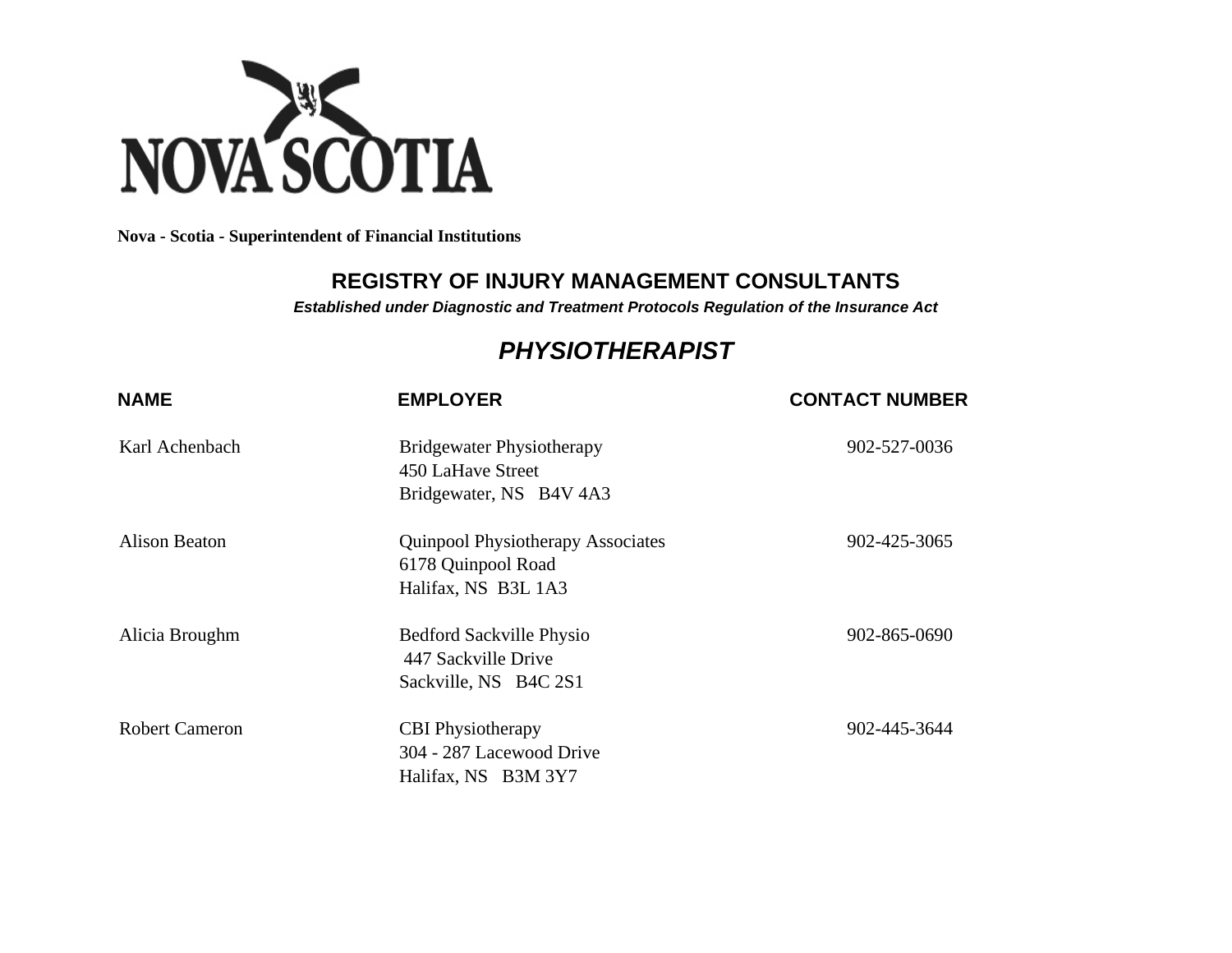| Monique Comeau          | <b>Kings Physio</b><br>28 Kentucky Court<br>New Minas, NS B4N 4N2                          | 902-681-8181 |
|-------------------------|--------------------------------------------------------------------------------------------|--------------|
| <b>Anita Connors</b>    | <b>Beaverbank Physiotherapy</b><br>57 Beaverbank Rd.<br>Lr. Sackville, NS B4E 1G7          | 902-865-2865 |
| <b>Aaron Feit</b>       | Feit Physiotherapist<br>258 B Prince Street<br>Sydney, NS B1P 5K6                          | 902-564-1400 |
| Wilena Gregor           | CBI Physiotherapy & Rehab Centre<br>71 High Street<br>North Sydney, NS B2A 3T9             | 902-794-3525 |
| Rebecca Hamar           | <b>CBI Halifax Physiotherapy</b><br>6155 North St.,<br>Halifax, NS B3K 5R3                 | 902-455-6771 |
| <b>Kimberly LeBlanc</b> | <b>CBI</b> Physiotherapy<br>275 South Street, Suite A<br>Glace Bay, NS B1A 1W6             | 902-849-1160 |
| <b>Todd Lewin</b>       | Lifemark/Core Physiotherapy<br>Unit D - 857 Sackville Drive<br>Lower Sackville, NS B4E 1S1 | 902-252-2600 |
| Chris MacKinnon         | <b>CBI Health Centre</b><br>40 Church Street<br>Antigonish, NS B2G 2C7                     | 902-863-5559 |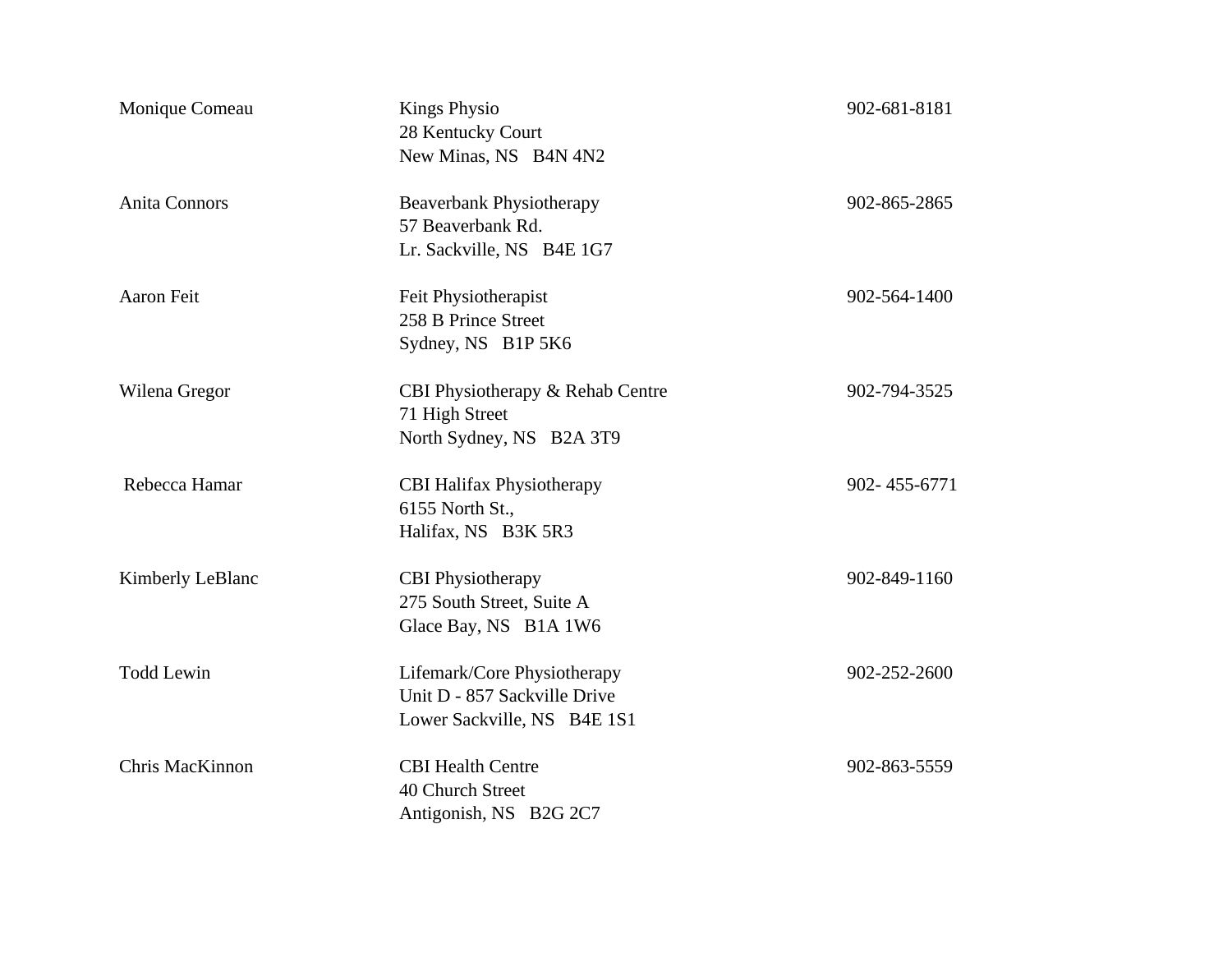| Chris MacKinnon            | <b>Strait Area Physiotherapy</b><br>40 Church Street<br>Antigonish, NS B2G 2C7 | 902-863-5559 |
|----------------------------|--------------------------------------------------------------------------------|--------------|
| Linda MacLaggan            | Life Mark Canada Games Centre<br>26 Randall Drive<br>Halifax, NS B3M 1E2       | 902-404-3888 |
| <b>Giselle MacLeod</b>     | <b>CBI Health Centre</b><br>208 - 44 Portland Street<br>Dartmouth, NS B2Y 1H4  | 902-469-2748 |
| Lisa MacLeod               | <b>CBI Health Centre</b><br>336 Kings Road<br>Sydney, NS B1S 1A9               | 902-564-1155 |
| Vanita Malhotra            | The Classic Therapy Group<br>6432 Quinpool Road<br>Halifax, NS B3L 1A8         | 902-455-5616 |
| <b>Sally Rowter Manley</b> | <b>PROTx Services</b><br>101-167 Highway 214<br>Elmsdale NS B2S 1G7            | 902-883-7903 |
| Andrea McAllister          | <b>CBI Health Centre</b><br>375 Pleasant Street<br>Dartmouth, NS B2Y 4N4       | 902-434-9933 |
| J. Mark McFarland          | Key Phsysio<br>3480 Joseph Howe Dr.,<br>Halifax, NS B3L 4H7                    | 902-422-1555 |

Updated May/2022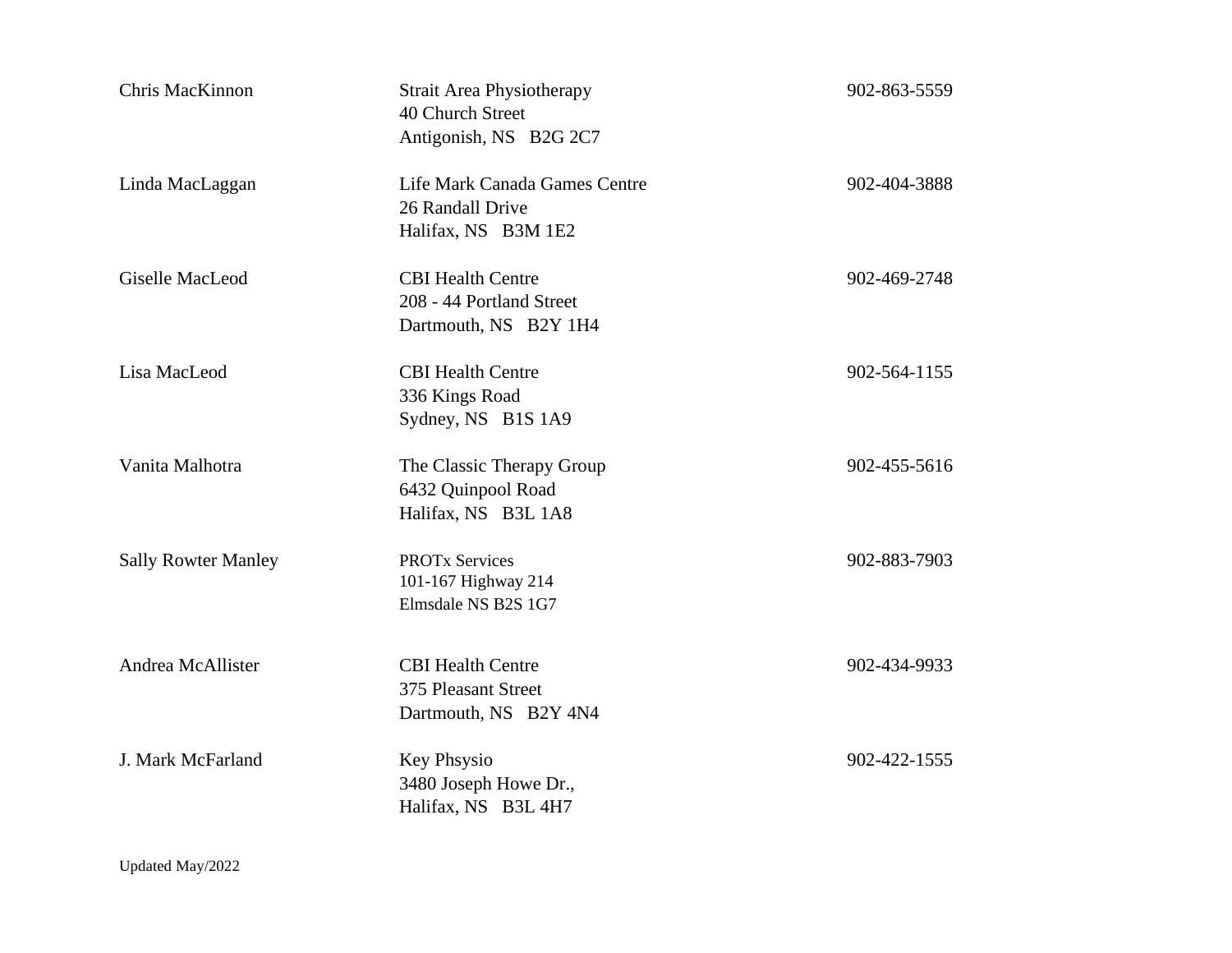| Moire McLellan         | <b>CBI Health Centre</b><br>208 - 44 Portland Street<br>Dartmouth, NS B2Y 1H4           | 902-469-2748 |
|------------------------|-----------------------------------------------------------------------------------------|--------------|
| <b>Joy Moore</b>       | Portland Physio<br>208 - 44 Portland Street<br>Dartmouth, NS B2Y 1H4                    | 902-469-2748 |
| Cynthia Murphy         | 9 Scotia Physiotherapy<br>6178 Quinpool Rd.<br>Halifax, NS B3L 1A3                      | 902-425-3065 |
| Tanya Nichol           | Lifemark/CORE Physiotherapy<br>D-857 Sackville Dr., Unit D<br>Lr. Sackville, NS B4E 1S1 | 902-252-2960 |
| <b>Nicole Peterson</b> | Park West Physiotherapy<br>2 Blue Water Road<br>Bedford, NS B4B 1G7                     | 902-407-3301 |
| Paula O'Quinn          | 9 CBI Halifax Physiotherapy<br>6155 North St.,<br>Halifax, NS B3K 5R3                   | 902-455-6771 |
| Guy Reid               | <b>Reid Physio</b><br>8 Maple Street<br>Sydney, NS B1P 6V8                              | 902-539-9600 |
| Jill Robertson         | Jill Robertson Physiotherapy<br>95 Foster Avenue<br>Fall River, NS B2T 1E7              | 902-865-2865 |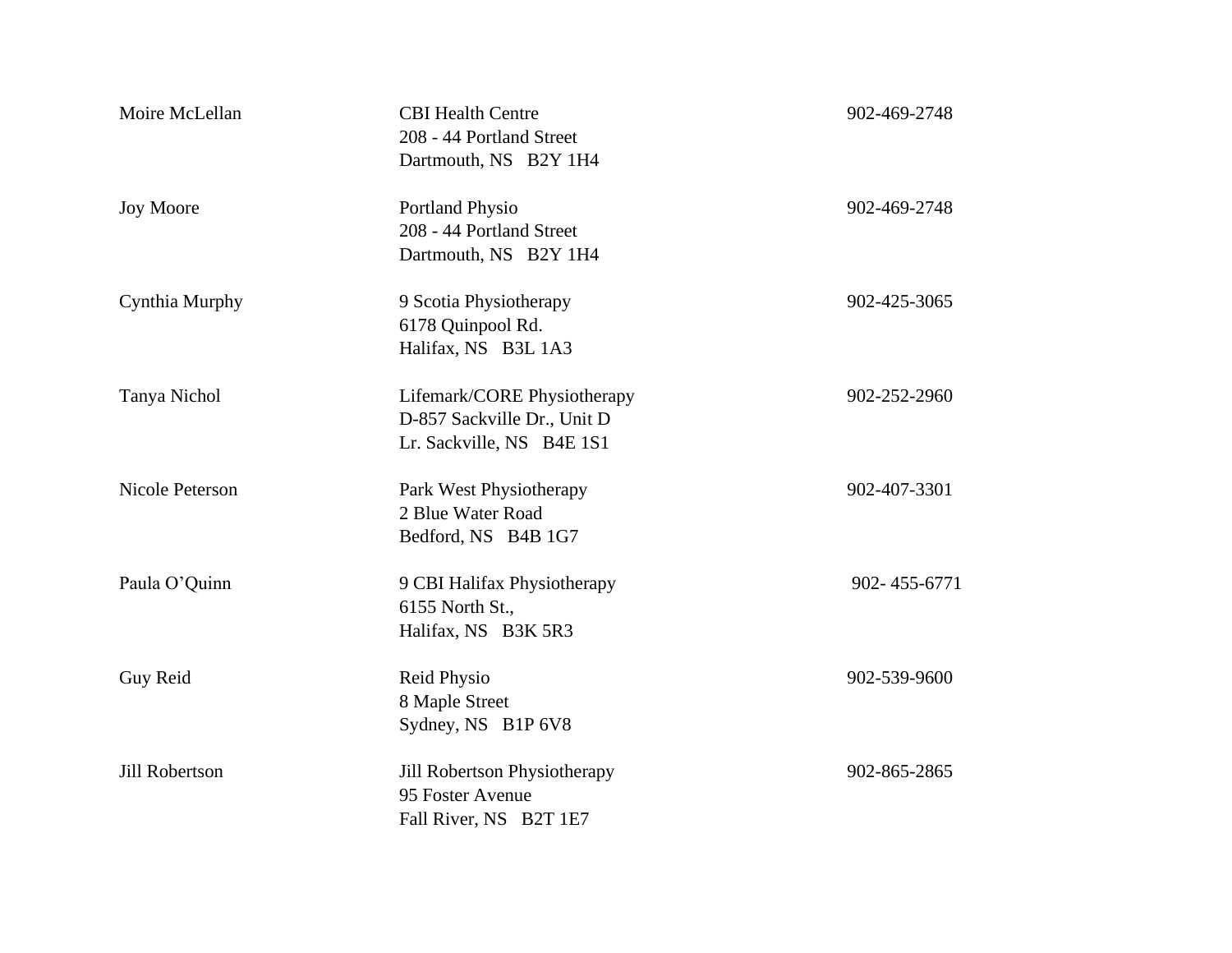| Kathryn Strum       | <b>Eclipse Physiotherapy</b><br>105 - 215 Dominion St.<br>Bridgewater, NS B4V 2K7              | 902-527-2078 |
|---------------------|------------------------------------------------------------------------------------------------|--------------|
| Mike Sutton         | Physioclinic<br>2632 Windsor St.,<br>Halifax, NS B3K 5C8                                       | 902-453-2627 |
| <b>Guy Vardy</b>    | <b>CBI Physio Lacewood</b><br>287 Lacewood Drive<br>Halifax, NS B3M 3Y7                        | 902-445-3664 |
| Jamie Weagle        | 1 Eclipse Physiotherapy<br>105-215 Dominion St.,<br>Bridgewater, NS B4V 2G8                    | 902-527-2078 |
| <b>Andrew White</b> | Platinum Physiotherapy and Rehab<br>$102 - 5216$ St. Margaret's Bay Rd.<br>Halifax, NS B3Z 0P3 | 902-820-2777 |
| Liz van Zutphen     | <b>Balance Physiotherapy</b><br>851 Summer St.,<br>New Glasgow, NS B2H 3Z3                     | 902-695-5252 |
|                     | <b>CHIROPRACTORS</b>                                                                           |              |

## Updated May/2022 **NAME EMPLOYER CONTACT NUMBER** Dr. Kate Arnold Arnold Chiropractic Clinic 902-567-3341 49 Park Street Sydney, NS B1P 4W3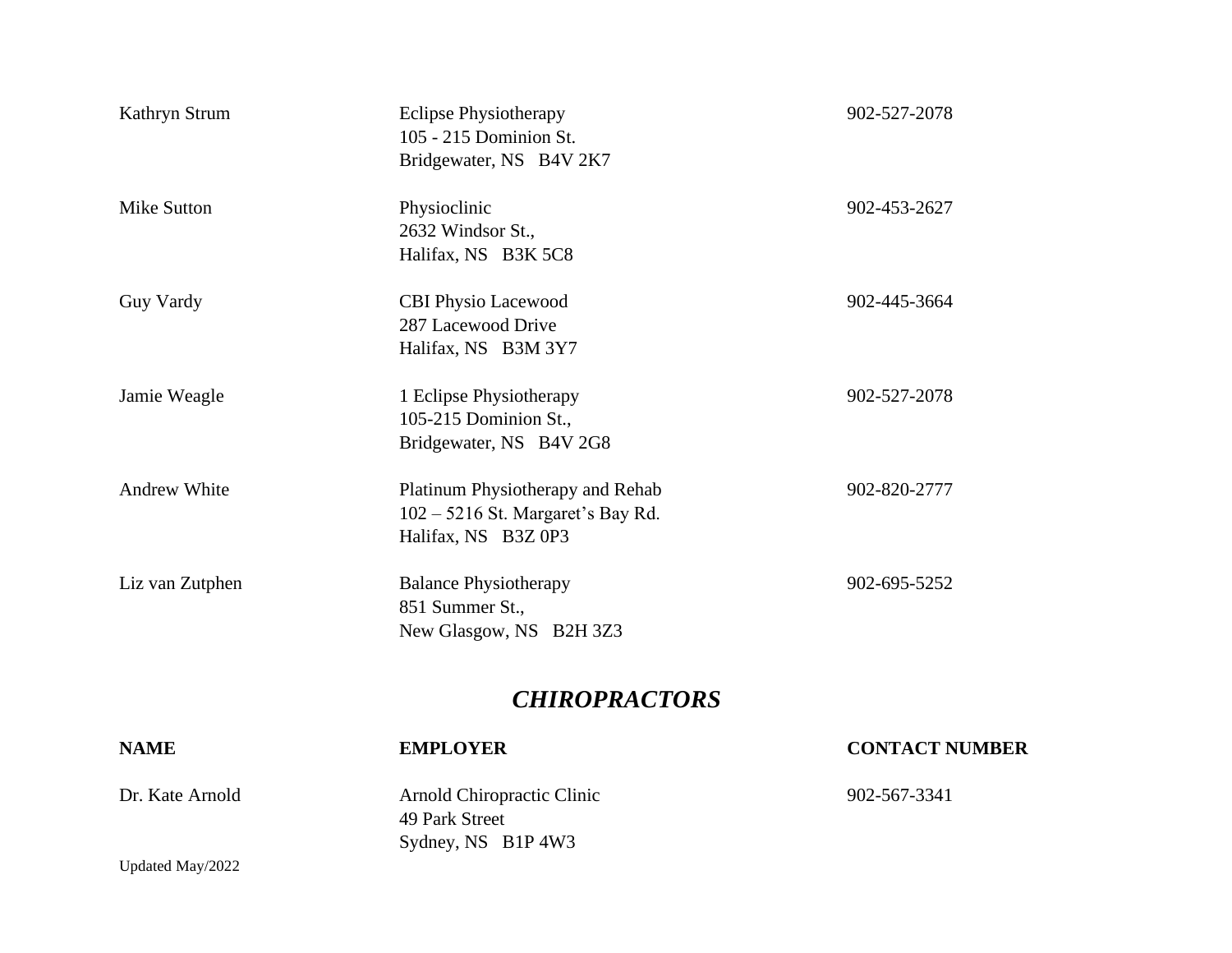| Dr. Monique Aucoin-Randell | Maritime Chiropractic Clinic<br>1505 Barrington Street<br>Halifax, NS B3J 3K5                    | 902-492-2102 |
|----------------------------|--------------------------------------------------------------------------------------------------|--------------|
| Dr. Marc Baker             | The Disc Clinic<br>7907 #7 Highway, Suite 2B<br>PO Box 224<br>Musquodoboit Harbour, NS B0J 2L0   | 902-889-3456 |
| Dr. Catherine Bartlett     | Cole Chiropractic<br>973 Cole Harbour Road<br>Dartmouth, NS B2V 1E8                              | 902-435-9355 |
| Dr. James Barrett          | Antigonish Chiropractic<br>219 Main Street, Suite 201<br>Antigonish, NS B2G 2C1                  | 902-735-3133 |
| Dr. Christine Bird         | Ease Chiropractic<br>138 Campbell Street<br>New Glasgow, NS B2H 5X9                              | 902-301-1648 |
| Dr. Mark Bodnar            | <b>Bedford Chiropractic Clinic</b><br>Suite 2B - 1687 Bedford Highway<br>Bedford, NS B4A 1G1     | 902-835-6865 |
| Dr. Krista Borrowman       | Kingswood Chiropractic Health Centre<br>1210 Hammonds Plains Road<br>Hammonds Plains, NS B4B 1B4 | 902-832-1411 |
| Dr. Trevor Boudreau        | 200 Sydney Road<br>Port Hawkesbury, NS B9A 3A9                                                   | 902-625-3030 |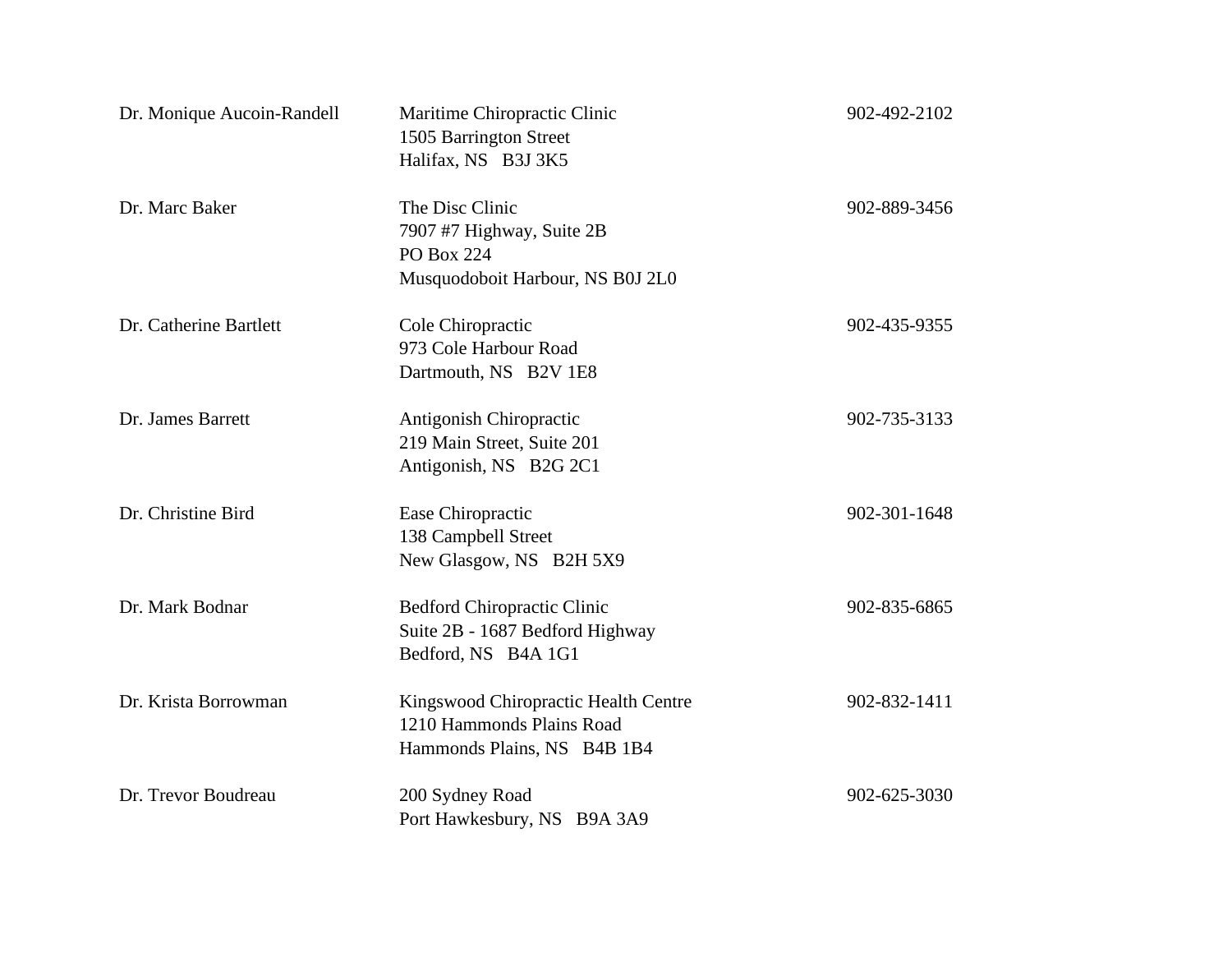| Dr. Beth Burchinsaw | <b>Fall River Chiropractic</b><br>3290 Hwy. #2, Unit 2 (Sobeys Plaza)<br>Fall River, NS B2T 1J5 | 902-861-2511 |
|---------------------|-------------------------------------------------------------------------------------------------|--------------|
| Dr. Leanne Camp     | Eastern Passage Chiropractic Centre<br>PO Box 420, 1440 Main Rd.<br>Eastern Passage, NS B3G 1M5 | 902-464-5376 |
| Dr. Peter Carey     | Armdale Chiropractic Health Centre<br>2625 Joseph Howe Drive, Suite 30A<br>Halifax, NS B3L 4G4  | 902-454-9777 |
| Dr. Sharon Carter   | Carter Chiropractic Clinic<br><b>73 Dominion Street</b><br>Truro, NS B3N 3P2                    | 902-893-7477 |
| Dr. Gary Cere       | <b>West Park Chiropractic</b><br>747 Park Street, R.R. #1<br>Kentville, NS B4N 3V7              | 902-678-1475 |
| Dr. Dena Churchill  | Oxford Chiropractic<br>2684 Oxford Street<br>Halifax, NS B3L 2V1                                | 902-455-9233 |
| Dr. Shannon Coffin  | <b>Elmsdale Community Chiropractic Centre</b><br>589 Highway 2 - Unit 5<br>Elmsdale, NS B2S 1A4 | 902-883-1353 |
| Dr. Fred Corkum     | <b>Highland Chiropractic Clinic</b><br>70 St. Andrew's Street, Unit 1<br>Antigonish, NS B2G 2H1 | 902-735-3500 |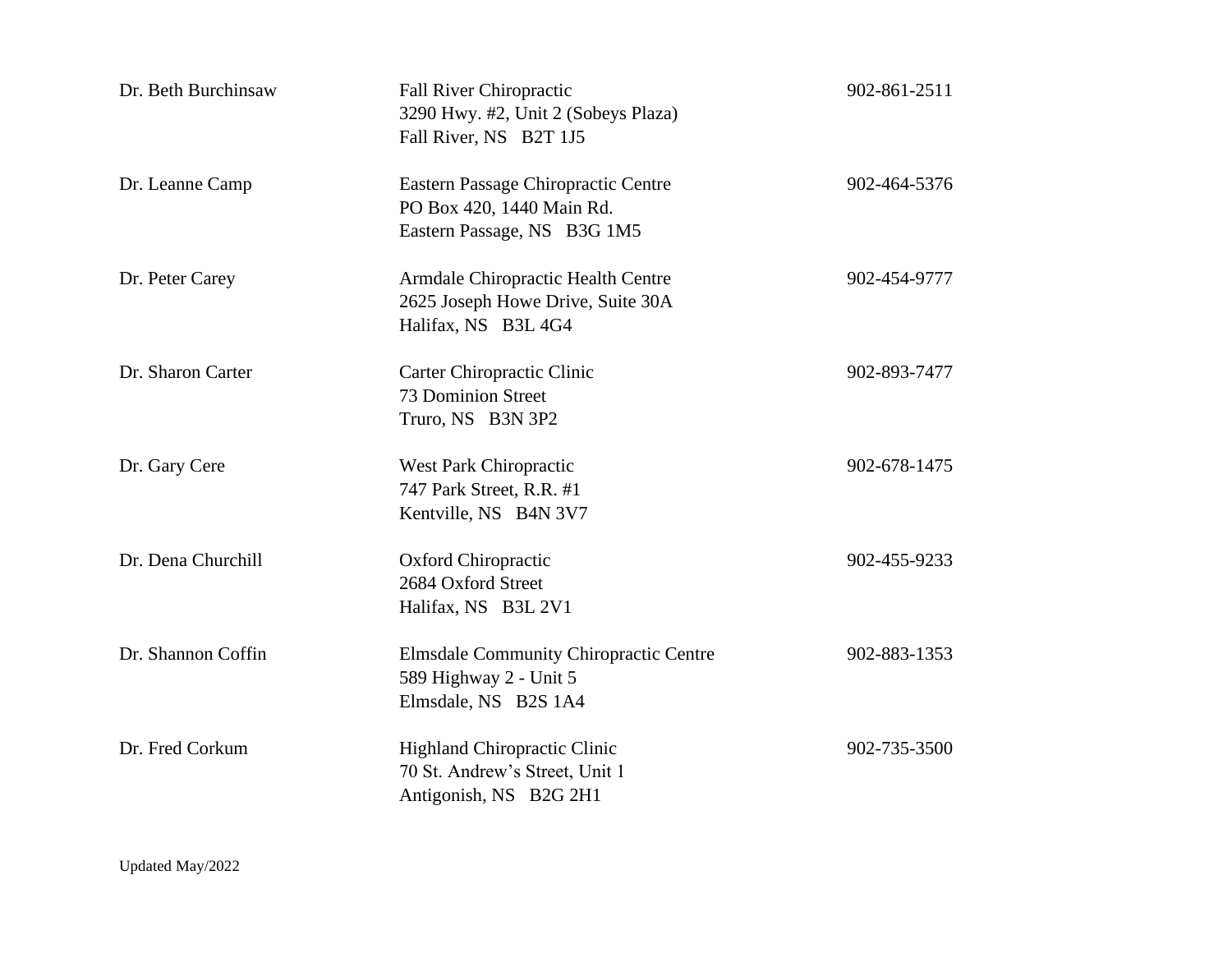| Dr. Lauren Cormier    | <b>Back to Health Chiropractic</b><br>271 Sackville Drive<br>Lower Sackville, NS B4C 2R5      | 902-865-8500 |
|-----------------------|-----------------------------------------------------------------------------------------------|--------------|
| Dr. Laurel Cowie      | LaHave River Chiropractic and Health Centre<br>149 Dufferin Street<br>Bridgewater, NS B4V 2G9 | 902-527-0550 |
| Dr. Ian Culbert       | Associate Chiropractic Centre<br>64 Dufferin Street<br>Bridgewater, NS B4V 2G3                | 902-543-2131 |
| Dr. Charles Daniels   | Dr. Daniels, Chiropractor<br>955 Highway 1<br>Hebron, NS B3G 1M5                              | 902-742-9419 |
| Dr. Charles Dauphinee | Life Mark Canada Games Centre<br>182 - 26 Raddall Drive<br>Halifax, NS B3S 0E2                | 902-404-3888 |
| Dr. Lauren Desneiges  | 5991 Spring Garden Rd., Suite 635<br>Halifax, NS B3H 1Y6                                      | 902-423-1935 |
| Dr. Lorna Deveau      | Peak Energy Chiropractic<br>50 Majesty Court<br>Hammonds Plains, NS B4B 0A7                   | 902-446-8100 |
| Dr. Lisa Dickson      | Chiropractic Inc.<br>Box 7 101 Water Street<br>Yarmouth, NS B5A 4P4                           | 902-742-4242 |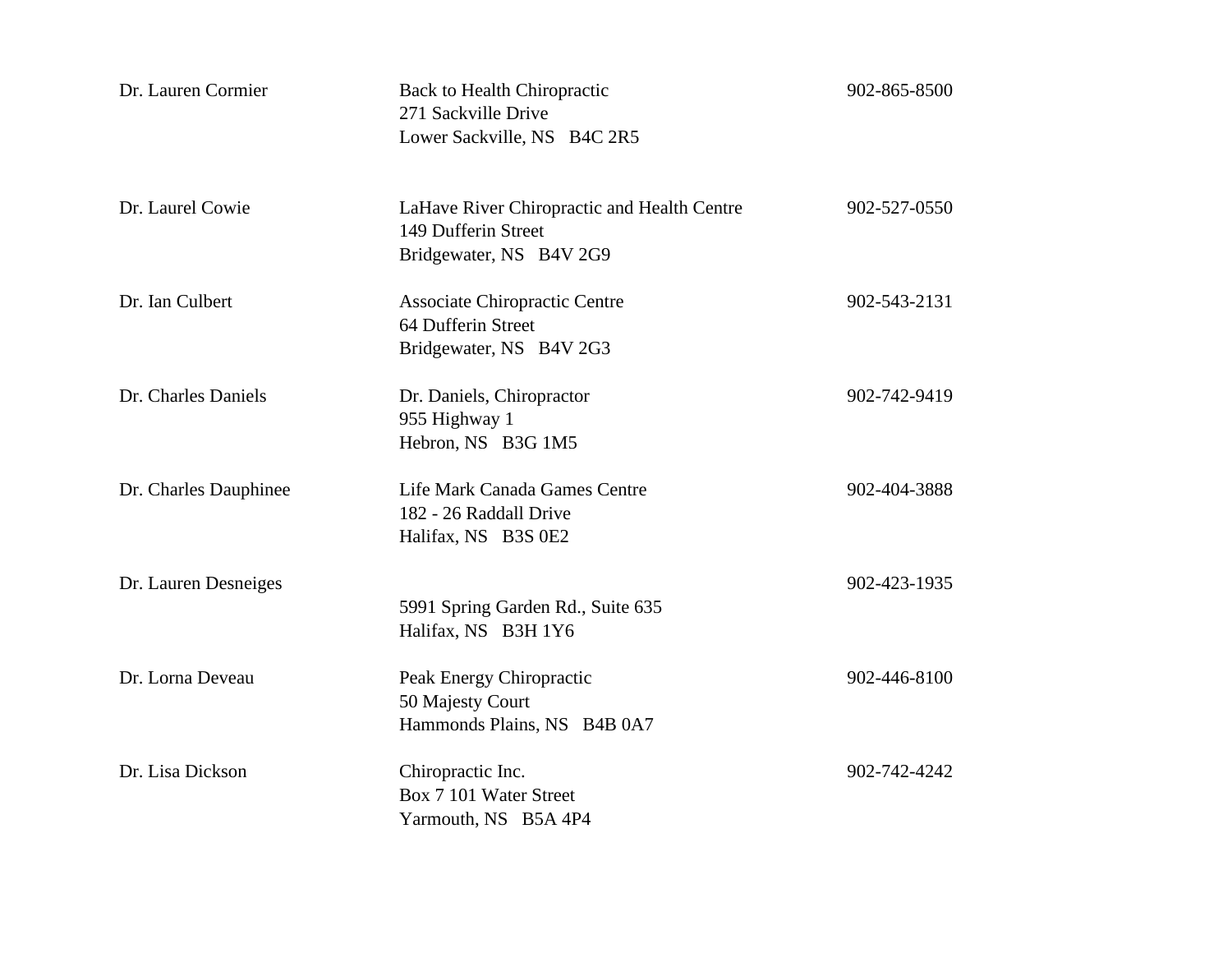| Dr. David Dunn          | <b>Sydney Chiropractic</b><br>254 Kings Road<br>Sydney, NS B1S 1A6                                                   | 902-562-1407 |
|-------------------------|----------------------------------------------------------------------------------------------------------------------|--------------|
| Dr. Joel Dunn           | Regional Chiropractic Ltd.<br>1489 George Street<br>Sydney, NS B1P 1P2                                               | 902-539-6400 |
| Dr. Stephen Dwyer       | <b>Health First Chiropractic</b><br>Lower Level Scotia Square Mall,<br>5201 Duke St, Unit 211<br>Halifax, NS B3J 1N9 | 902-429-5098 |
| Dr. Jan Ellefsen        | <b>Kinesis Health Associates</b><br>155 Ochterloney Street, Suite 200<br>Dartmouth, NS B2Y 1C9                       | 902-464-2225 |
| Dr. Christine Fahie     | Hubbards Chiropractic<br>9977 St. Margaret's Bay Road<br>Hubbards, NS B0J 1T0                                        | 902-858-9977 |
| Dr. Jessica Fitzpatrick | Active Approach Health & Wellness Centre<br>1239 Bedford Highway<br>Bedford, NS B4A 1C5                              | 902-835-5755 |
| Dr. Laurie Flavin       | 172B Lincoln Street<br>Lunenburg, NS B0J 2C0                                                                         | 902-640-3100 |
| Dr. Jason Fox           | Glenbourne Chiropractic<br>480 Parkland Drive, Suite 201<br>Halifax, NS B3S 1P9                                      | 902-445-9335 |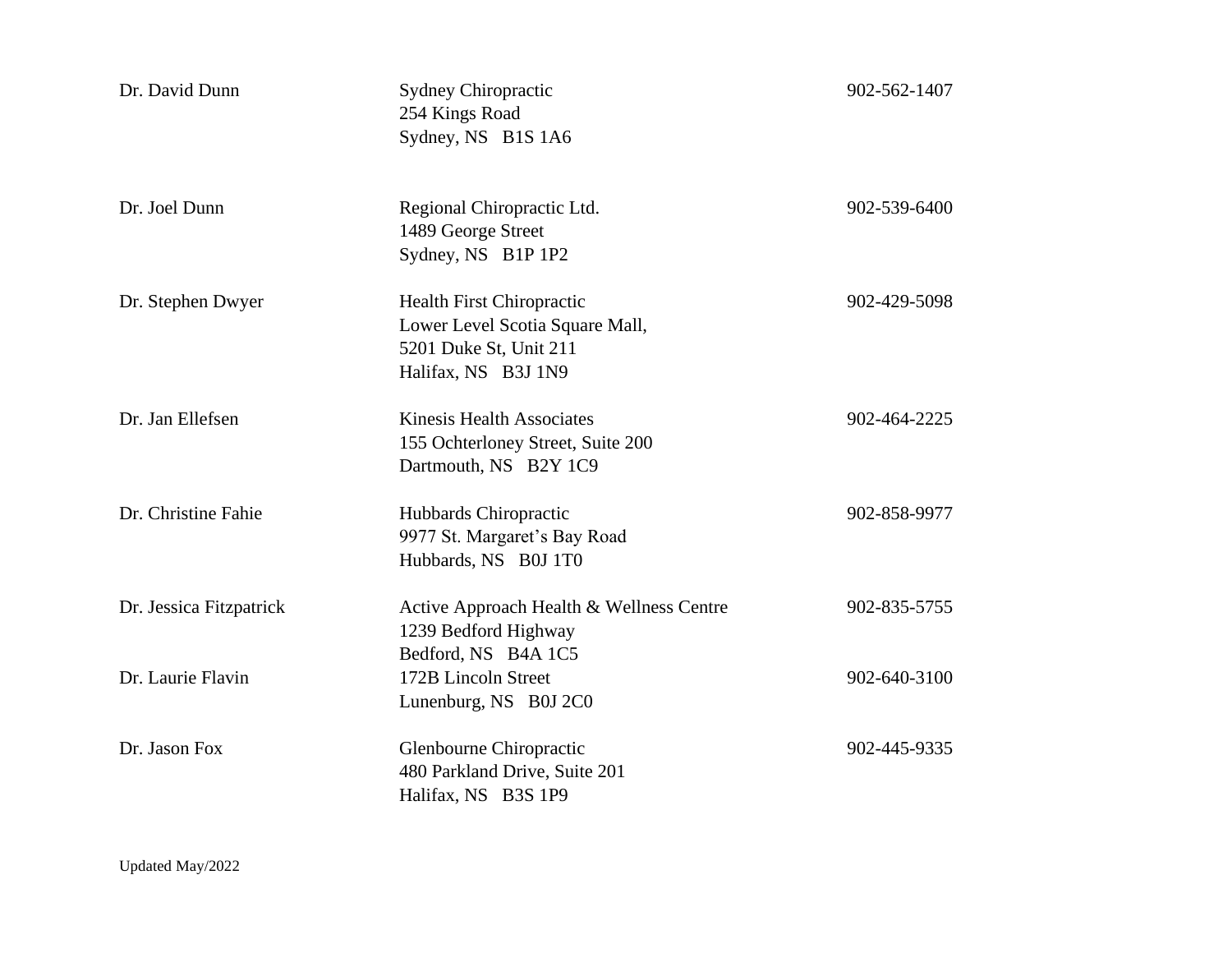| Dr. Gary Gillam      | 36 Harris Avenue<br>Truro, NS B2N 3N2                                                                      | 902-895-8881 |
|----------------------|------------------------------------------------------------------------------------------------------------|--------------|
| Dr. Stephen Godin    | Cole Harbour Chiropractic<br>973 Cole Harbour Road<br>Dartmouth, NS B2V 1E8                                | 902-435-9355 |
| Dr. Lisa Green       | LC Clinic<br>6066 Quinpool Road<br>Halifax, NS                                                             | 902-220-3992 |
| Dr. Shannon Greenlaw | Sackville Chiropractic<br>294 Cobequid Rd., Suite 12<br>Lr. Sackville, NS B4C 4C5                          | 902-865-6593 |
| Dr. Glenn Guilderson | Back to Health Chiropractic Clinic<br>271 Sackville Drive,<br>Lower Sackville, NS B4C 2R5                  | 902-865-8500 |
| Dr. Michael Gurney   | Joint Effort Health Incorporated<br>74 Stellarton Road<br>New Glasgow, NS B2H 1L8                          | 902-928-5344 |
| Dr. Tanya Hardy      | Cape Breton Chiropractic Centre<br>174 Commercial Street<br>North Sydney, NS B2A 3M3                       | 902-794-4442 |
| Dr. Warren Hefford   | Choice Chiropractic & Integrated<br>Health Centre Inc.<br>99 Main Street, Suite 4<br>Dartmouth, NS B2X 1R4 | 902-404-3668 |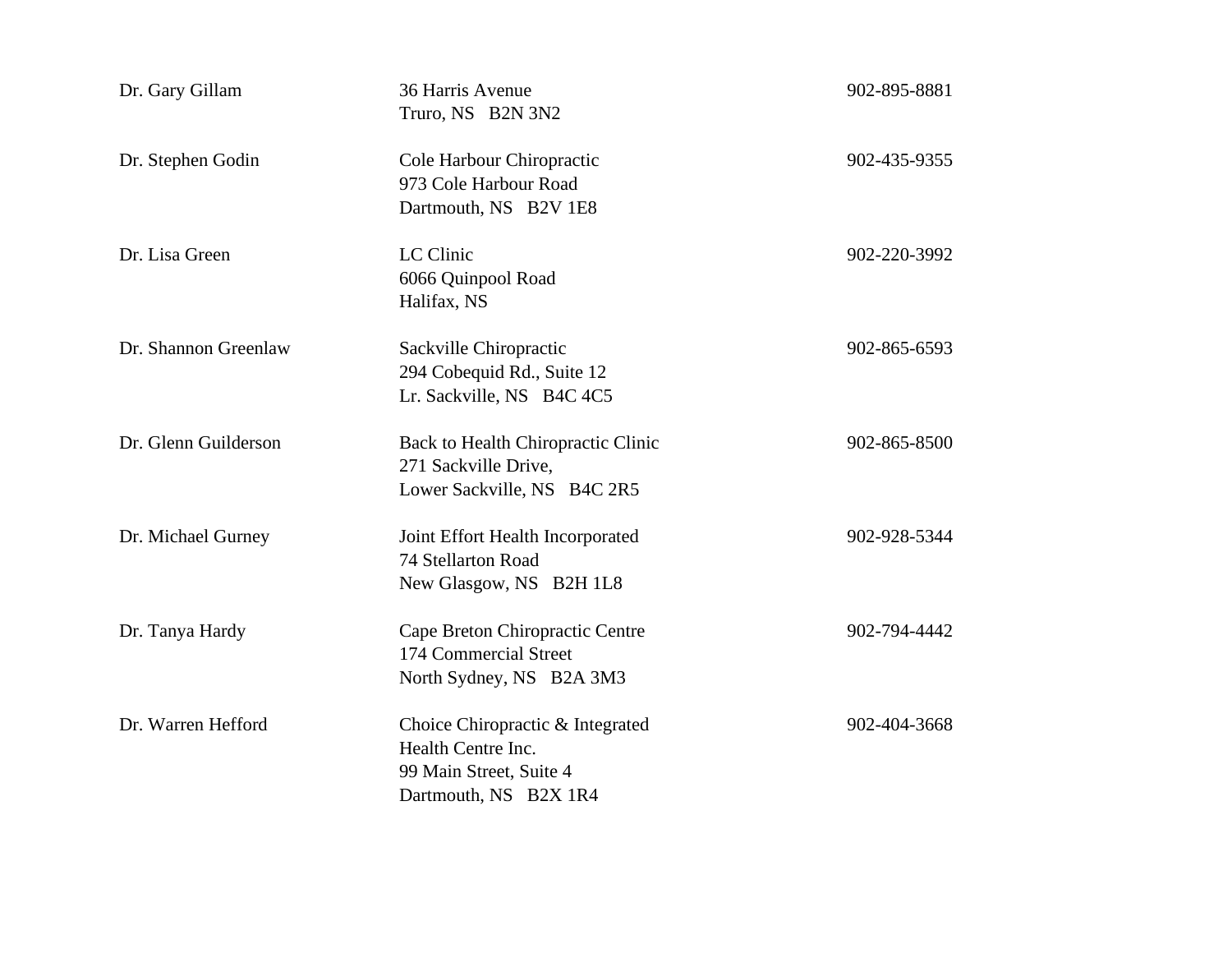| Dr. Eric Helson           | Helson chiropractic Health Centre<br>8 Portland Hills Drive<br>Dartmouth, NS B2W 6L7                                                      | 902-434-8816 |
|---------------------------|-------------------------------------------------------------------------------------------------------------------------------------------|--------------|
| Dr. CJ Hennigar           | <b>Yarmouth Family Chiropractic</b><br>321 - 615 Main Street<br>Yarmouth, NS B5A 1K1                                                      | 902-749-0699 |
| Dr. Mee-yeon (Emily) Jang | 240 Baker Drive, Suite 212<br>Dartmouth, NS B2W 6L4                                                                                       | 902-466-9014 |
| Dr. Tyler Jones           | Alpha Chiropractic<br>1460 Belcher Street, PO Box 150<br>Port Williams, NS B0P 1T0                                                        | 902-542-5433 |
| Dr. Erin Kempt-Sutherland | Choice Chiropractic & Integrated<br><b>Health Centre</b><br>4 - 99 Main Street<br>Dartmouth, NS B2X 1R4                                   | 902-404-3668 |
| Dr. Edward Kita           | 85 Ravenscraig Drive<br>Halifax, NS B3P 0B7                                                                                               | 902-430-9490 |
| Dr. Andrew Kleinknecht    | St. Margaret's Bay Chiropractic<br>5715 St. Margaret's Bay Rd., Hwy. #3<br>Head of St. Margaret's Bay, NS B3Z 2E3                         | 902-826-1088 |
| Dr. Joanne Kostadapoulos  | Genesis Chiropractic & Wellness Centre<br><b>Clayton Park Professional Centre</b><br>255 Lacewood Drive, Suite 202<br>Halifax, NS B3M 4G2 | 902-445-0221 |

Updated May/2022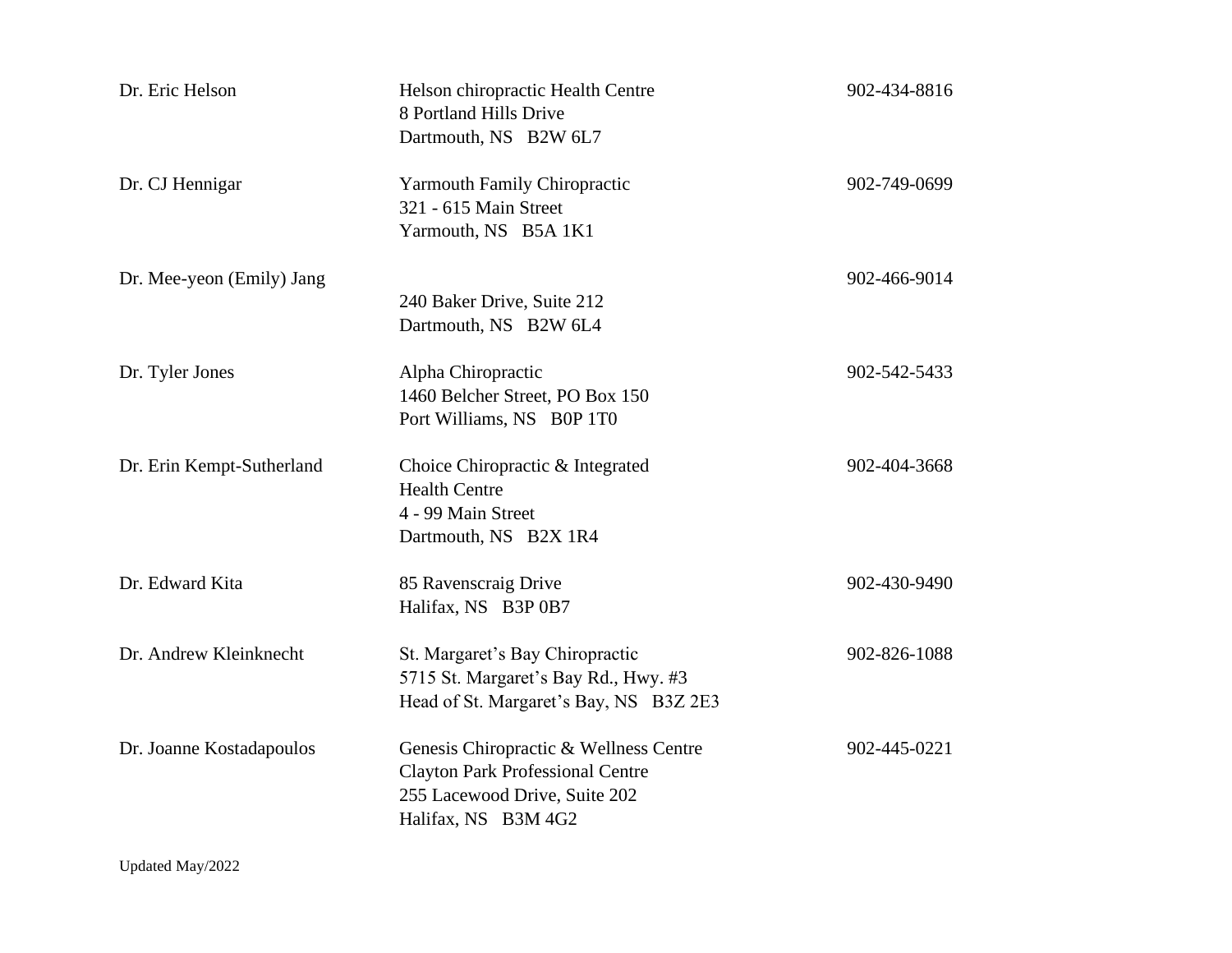| Dr. Vance Kruszewski   | Fundy Chiropractic and Wellness Centre<br>189 Dykeland Street, Suite 5<br>Wolfville, NS B4P 1A3        | 902-542-9355 |
|------------------------|--------------------------------------------------------------------------------------------------------|--------------|
| Dr. Philip LaPierre    | <b>Pain Resolution Centre</b><br>521 Main Street<br>Kentville, NS B4N 1L4                              | 902-678-1500 |
| Dr. Tasia Lazaros      | Healthy Link Chiropractic Wellness Centre Inc.<br>362 Lacewood Drive, Suite 201<br>Halifax, NS B3S 1M7 | 902-446-5465 |
| Dr. Christopher Lerner | Elmsdale Community Chiropractic Clini<br>589 Highway 2, Unit 5<br>Elmsdale, NS B2S 1A4                 | 902-883-1353 |
| Dr. Thomas Lindsay     | South Shore Chiropractic Centre<br>482 Main Street<br>Mahone Bay, NS B0J 2E0                           | 902-624-6443 |
| Dr. Bradley Lohrenz    | Robie at Spring Garden Chiropractic Clinic<br>103 - 5991 Spring Garden Road<br>Halifax, NS B3H 1Y6     | 902-422-3279 |
| Dr. Kate MacAdam       | Dr. MacAdam Chiropractic Inc.<br>6777 Quinpool Road<br>Halifax, NS B3H 1Y6                             | 902-407-3347 |
| Dr. Ward MacDonald     | Wolfville Chiropractic Center Ltd.<br>21 - 112 Front Street<br>Wolfville, NS B4P 1A4                   | 902-542-5380 |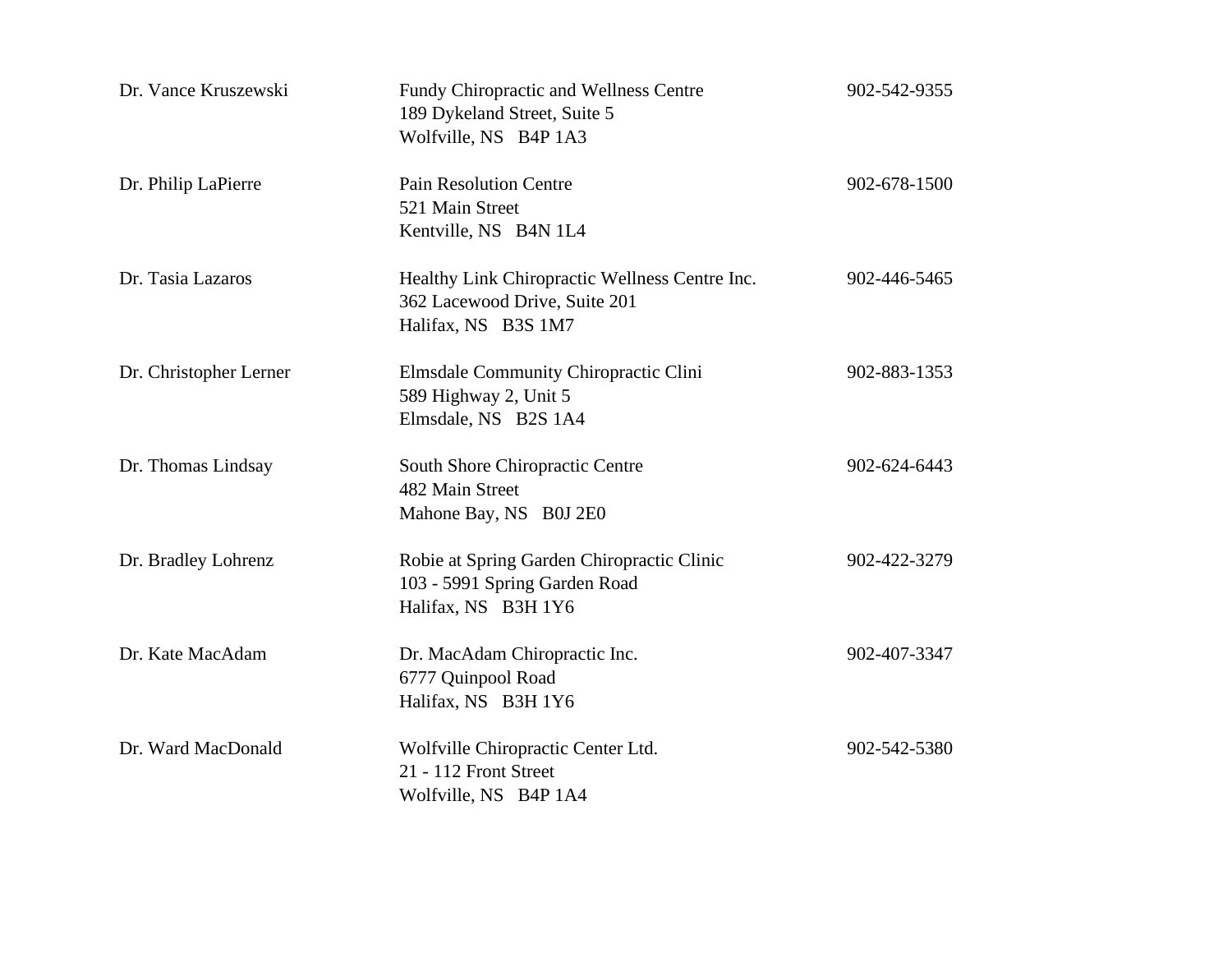| Dr. Erin Mackay                | <b>Fairview Chiropractic</b><br>25 Titus Street<br>Halifax, NS B3M 4C5                                            | 902-405-5433 |
|--------------------------------|-------------------------------------------------------------------------------------------------------------------|--------------|
| Dr. Brent MacNeil              | Spa Solutions Chriopractic Office<br>657 Portland Street<br>Dartmouth, NS B2W 2M9                                 | 902-469-4772 |
| Dr. Doug MacNeil               | Dr. M. Douglas MacNeil<br>1447 Lower River Road, R.R. #1<br>Cleveland, NS B0E 1J0                                 | 902-625-0005 |
| Dr. Ellen MacPhee              | Sound Chiropractic & Health Science Centre<br>205 - 620 Nine Mile Circle<br>Bedford, NS B4A 0H4                   | 902-444-4666 |
| Dr. Wanda MacPhee              | St. Margaret's Bay Chiropractic<br>5715 St. Margaret's Bay Rd., Hwy. #3<br>Head of St. Margaret's Bay, NS B3Z 2E3 | 902-826-1088 |
| Dr. Daniel Marczak             | 401 Main Street, Suite B<br>Kentville, NS B4N 1K7                                                                 | 902-690-2222 |
| Dr. Michael McCoul             | East Hants Chiropractic Clinic<br>2793 Hwy. 2, PO Box 68<br>Shubenacadie, NS B0N 2H0                              | 902-758-2240 |
| Dr. Joanna McGown Christianson | Truro Chriopractic Inc.<br>18 Duke Street<br>Truro, NS B2N 2A1                                                    | 902-895-4334 |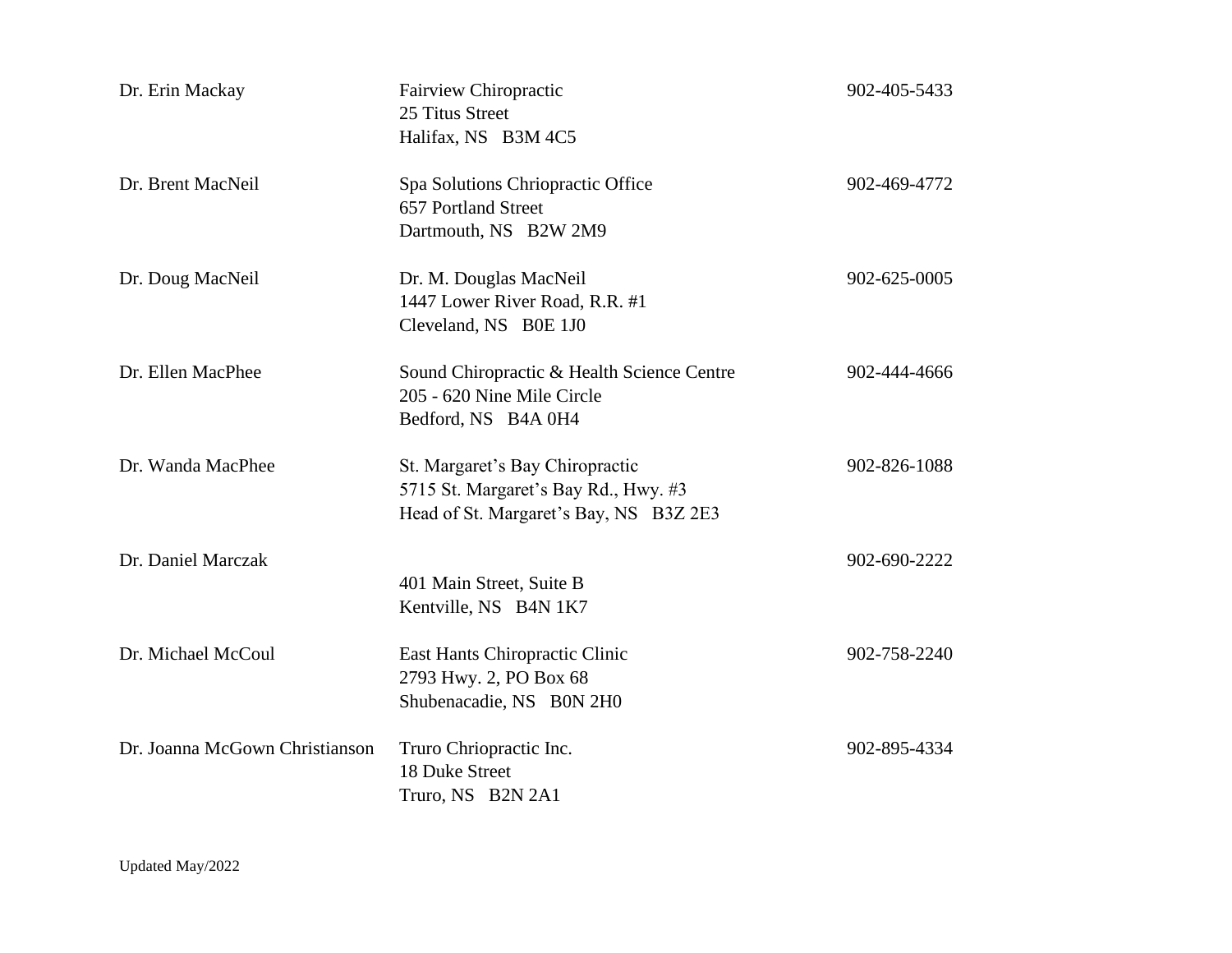| Dr. Mikel Miller     | 552 Victoria Drive<br>Kingston, NS B0P 1R0                                                      | 902-765-6200 |
|----------------------|-------------------------------------------------------------------------------------------------|--------------|
| Dr. Doug Mollon      | Mollon Chiropractic<br>1154 Kings Road<br>North Sydney, NS B1S 1C9                              | 902-567-1221 |
| Dr. Kyle Morgan      | Glace Bay Chiropractic Clinic<br>139 Commercial Street<br>Glace Bay, NS B1A 3B9                 | 902-849-0006 |
| Dr. Roger Morrison   | <b>Bayview Chiropractic</b><br>302 - 45 Weatherbee Road<br>Sydney, NS B1M 0A1                   | 902-270-3270 |
| Dr. Ben Murray       | <b>Integrated Health Services</b><br>51 Forest Hills Parkway<br>Dartmouth, NS B2W 6C5           | 902-435-3391 |
| Dr. Chad Mykietiuk   | <b>Village Wellness</b><br>5104 St. Margaret's Bay Road<br>Upper Tantallon, NS B3Z 1E2          | 902-835-5033 |
| Dr. Megan Mykietiuk  | <b>Village Wellness</b><br>5104 St. Margaret's Bay Road<br>Upper Tantallon, NS B3Z 1E2          | 902-835-5033 |
| Dr. Janis Noseworthy | Fundy Chiropractic and Wellness Centre<br>189 Dykeland Street, Suite 5<br>Wolfville, NS B4P 1A3 | 902-542-9355 |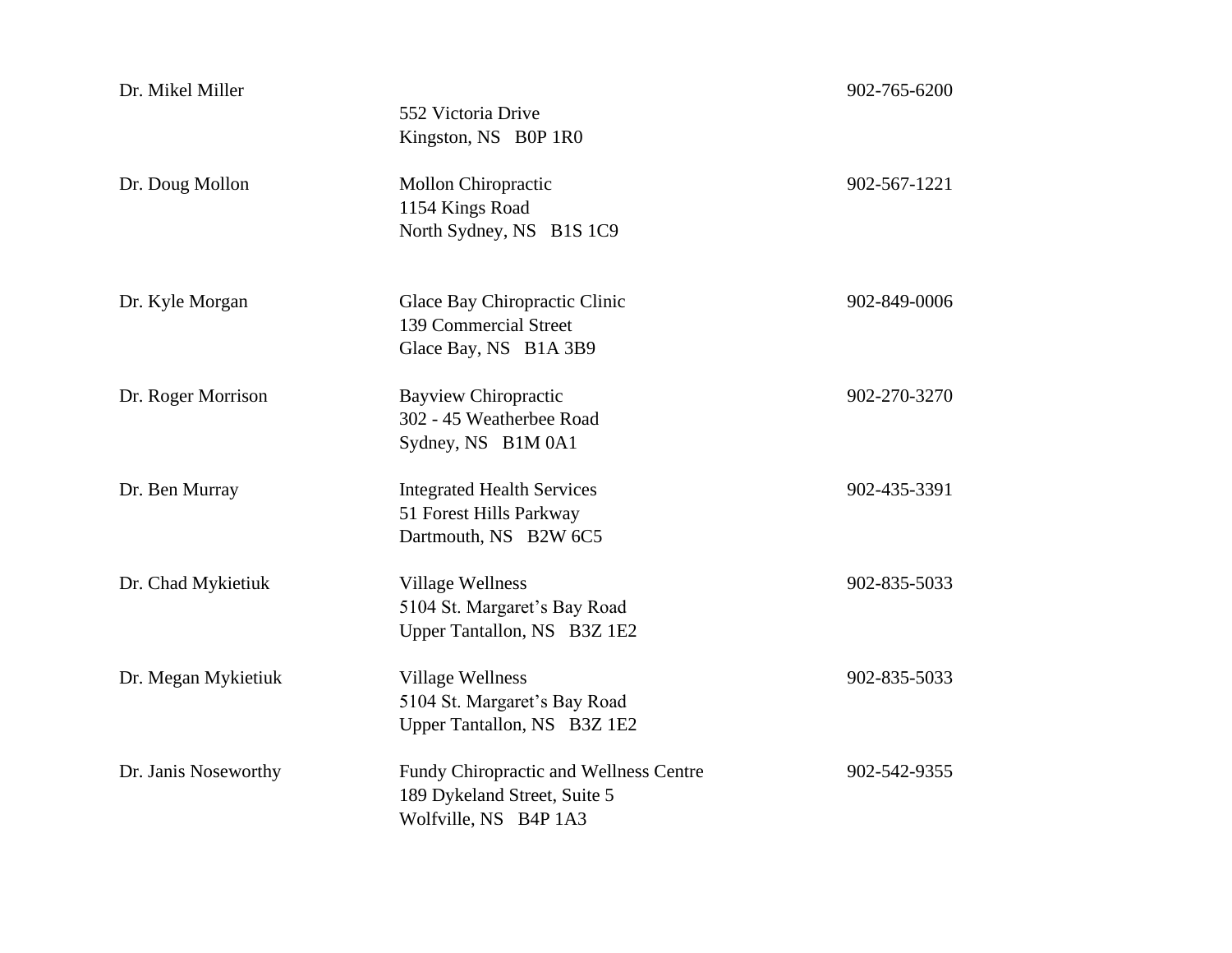| Dr. Jeffrey O'Flaherty | <b>Chirocare Bedford</b><br>106 - 20 Duke Street<br>Bedford, NS B4A 2Z5                                    | 902-407-3400 |
|------------------------|------------------------------------------------------------------------------------------------------------|--------------|
| Dr. Sarah O'Flaherty   | Chirocare Bedford<br>106 - 20 Duke Street<br>Bedford, NS B4A 2Z5                                           | 902-407-3400 |
| Dr. Annie Ouellet      | <b>Attune Chiropractic Centre</b><br>4 Robert Angus Drive, Unit 11<br>Amherst, NS B4H 4R7                  | 902-667-1236 |
| Dr. Mary-Irene Parker  | 1044 Two Islands Road<br>Parrsoboro, NS B0M 1S0                                                            | 902-254-3344 |
| Dr. Tracy Payne        | Cole Harbour Chiropractic<br>973 Cole Harbour Road<br>Dartmouth, NS B2V 1E8                                | 902-435-9355 |
| Dr. Cora-Lee Peddle    | Glenbourne Chiropractic Clinic<br>480 Parkland Drive, Suite 201<br>Halifax, NS B3S 1P9                     | 902-445-9335 |
| Dr. Kaitlyn Pellerine  | Centre Chiropractictique Roach<br>Chiropractic Centre<br>101 - 1160 Bedford Highway<br>Bedford, NS B4A 1C1 | 902-404-3828 |
| Dr. Jessica Pelletier  | <b>Adjust to Wellness Family Chiropractic</b><br>3301 Highway 2, Suite 202<br>Fall River, NS B2T 1J2       | 902-861-1500 |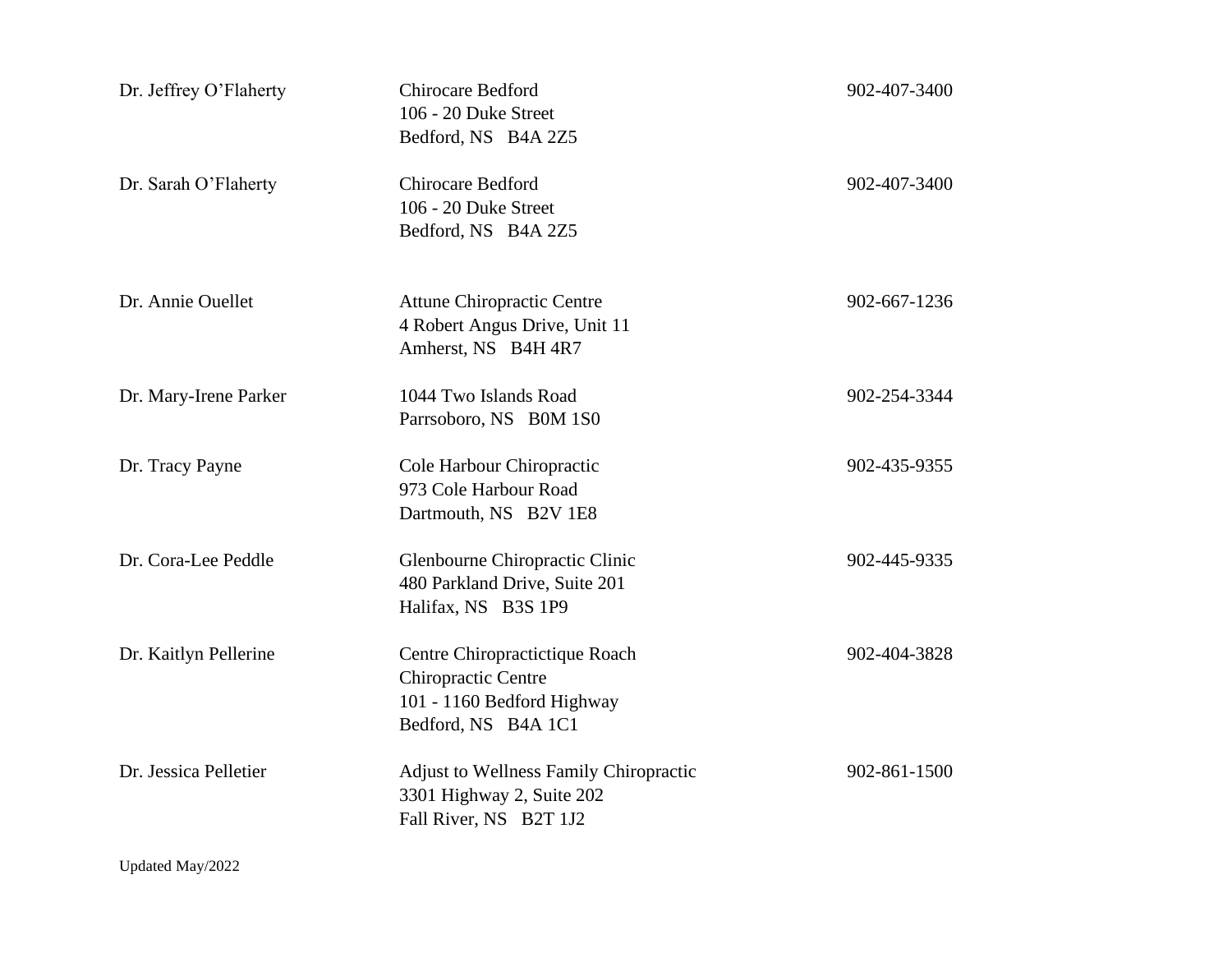| Dr. Douglas Penrose         | Clayton Park Chiropractic Inc.<br>Suite 11 - 117 Kearney Lake Rd.<br>Halifax, NS B3M 4N9         | 902-443-5669 |
|-----------------------------|--------------------------------------------------------------------------------------------------|--------------|
| Dr. Jason Plotsky           | Nova Spinal Care Inc.<br>210 - 50 Gary Martin Drive<br>Bedford, NS B4B 0P9                       | 902-444-6682 |
| Dr. Krista Prowse Welch     | Ohana Health & Wellness<br>3514 Joseph Howe Drive, Suite 15<br>Halifax, NS B3L 4H7               | 902-406-5433 |
| Dr. Kimberley Ramsay Joseph | Hammond Chiropractic Health Centre Ltd.<br>950 Bedford Highway, Suite 204<br>Bedford, NS B4A 4B5 | 902-835-7878 |
| Dr. Adrien Robichaud        | Robichaud Chiropractic<br>165 Victoria Street East<br>Amherst, NS B4H 1Y4                        | 902-667-9734 |
| Dr. Amy Robinson            | The Lifehouse Family Chiropractic<br>1387 Hammonds Plains Road<br>Hammonds Plains, NS B4B 1P6    | 902-446-4030 |
| Dr. Lisa Richard            | Scotia Chiropractic Health Centre Inc.<br>579 Sackville Drive<br>Lower Sackville, NS B4C 2S4     | 902-864-4411 |
| Dr. Clayton Roach           | Roach Chiropractic Centre<br>101 - 1160 Bedford Highway<br>Bedford, NS B4A 1C1                   | 902-404-3828 |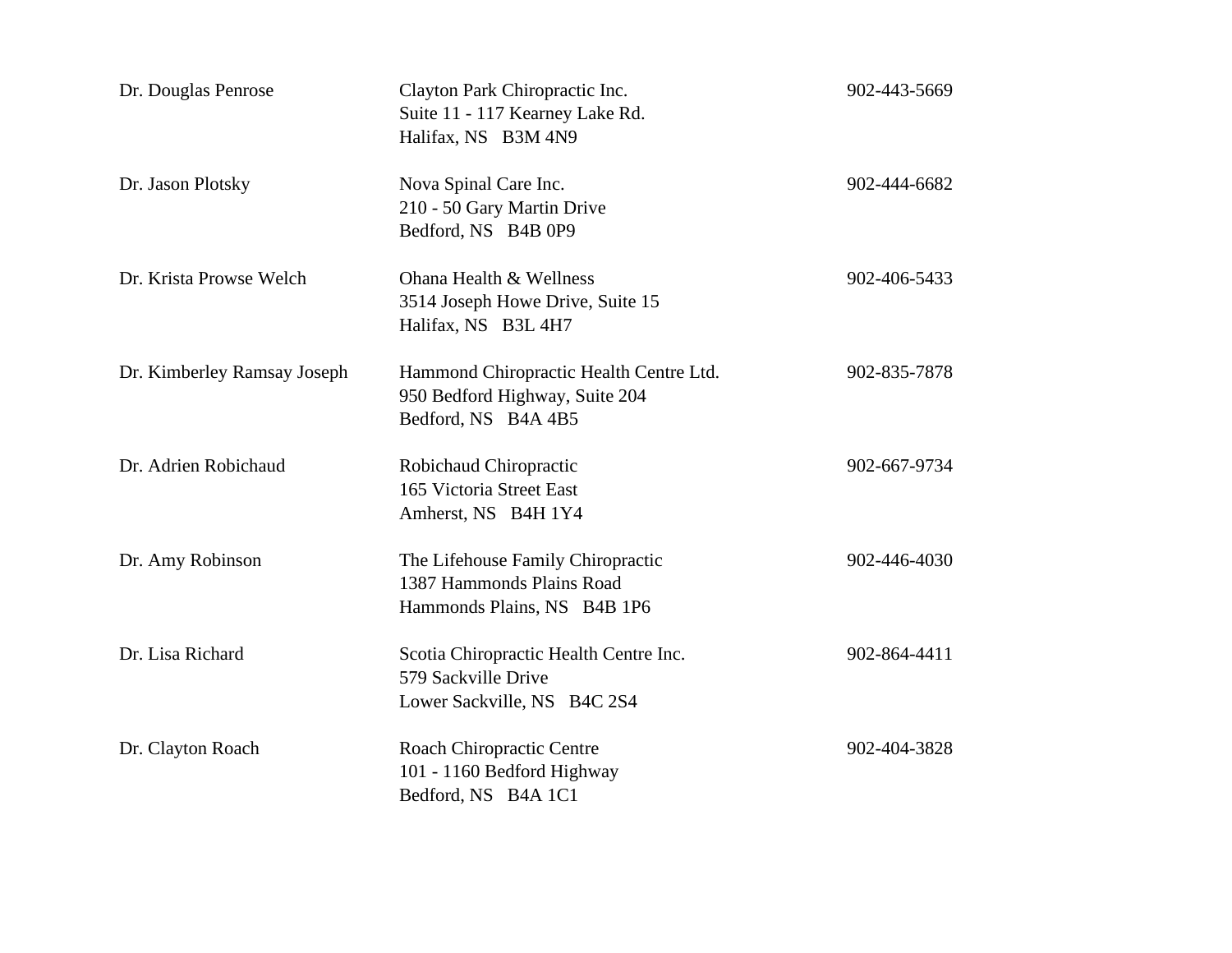| Dr. Anthony Robichaud | <b>Amherst Chiropractic</b><br>125 Victoria Street<br>Amherst, NS B4H 1X9                          | 902-660-9355 |
|-----------------------|----------------------------------------------------------------------------------------------------|--------------|
| Dr. Sandra Ross       | New Glasgow Chiropractic Centre<br>384 Stellarton Road<br>New Glasgow, NS B2H 1M5                  | 902-752-5390 |
| Dr. Brad Rusaw        | <b>Chester Chiropractic Health Centre</b><br><b>Box 719</b><br>Chester, NS B0J 1J0                 | 902-275-5900 |
| Dr. Brian S. Seaman   | Halifax Chiropractic Clinic<br>6112 Willow Street<br>Halifax, NS B3K 1M2                           | 902-423-9223 |
| Dr. Katie Sloma       | <b>Valley Chiropractic Services</b><br>239 Marshall Street, Box 1414<br>Middleton, NS B0S 1P0      | 902-825-2323 |
| Dr. Karen Smith       | <b>Clayton Park Chiropractic Centre</b><br>Suite 11 - 117 Kearney Lake Road<br>Halifax, NS B3M 4N9 | 902-443-5669 |
| Dr. William Smith     | Bridgewater Chiropractic Services Ltd.<br>166 North Street<br>Bridgewater, NS B4V 2V6              | 902-543-1660 |
| Dr. Celina Spence     | Well Within Chiropractic<br>68 Robie Street<br>Truro, NS B2N 1L2                                   | 902-843-3445 |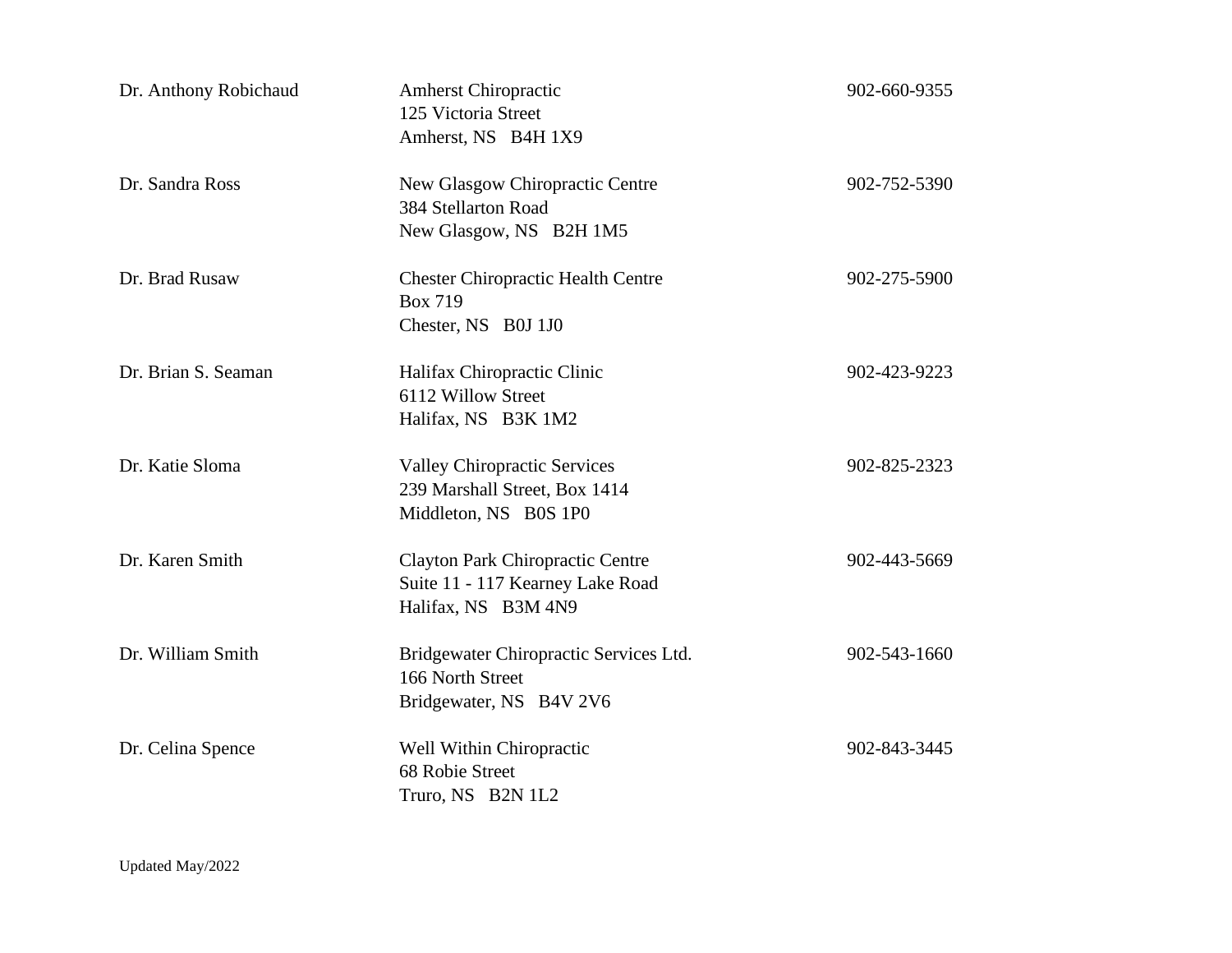| Dr. Michael Spence     | Well Within Chiropractic<br>68 Robie Street<br>Truro, NS B2N 1L2                                                 | 902-843-3445 |
|------------------------|------------------------------------------------------------------------------------------------------------------|--------------|
| Dr. William Spence     | Well Within Chiropractic<br>68 Robie Street<br>Truro, NS B2N 1L2                                                 | 902-843-3445 |
| Dr. Melanie Stanley    | <b>Restore Motion Chiropractic</b><br>3067 Old Highway 104<br>Antigonish, NS B2G 2K5                             | 902-863-9425 |
| Dr. Darren Strong      | <b>Strong Chiropractic</b><br>793 Mahon Street<br>New Waterford, NS B1H 3K8                                      | 902-862-9444 |
| Dr. Nicholas Stryniak  | Kinetesis Spine & Joint Clinic<br>16 Bedford Highway, Suite 102<br>Bedford, NS B4A 1E8                           | 902-407-7207 |
| Dr. Karen Sullivan     | Hammonds Plains Chiropractic<br>55 Wyndham Drive<br>Upper Tantallon, NS B3Z 0G5                                  | 902-406-7656 |
| Dr. Kristen Sutherland | St. Margaret's Bay Chiropractic Centre Ltd.<br>39 James Street, PO Box 266<br>Inverness, NS B0E 1N0              | 902-826-1088 |
| Dr. Richard Thompson   | <b>Active Approach Health</b><br>& Wellness Centre Ltd.<br>B201 - 5855 Spring Garden Road<br>Halifax, NS B3H 4S2 | 902-429-2225 |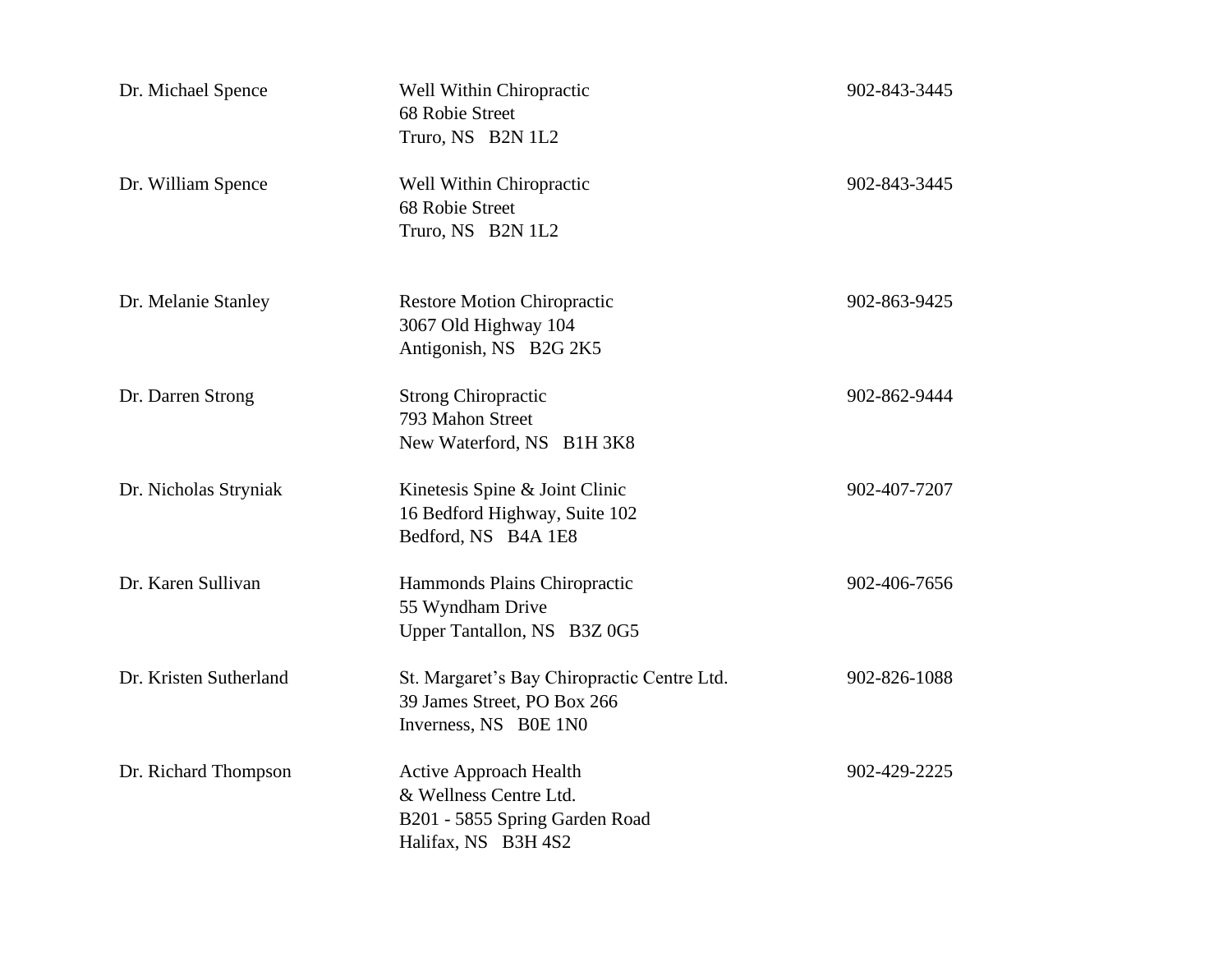| Dr. Rodney Thompson                   | Sackville Chiropractic Clinic Ltd.<br>294 Cobequid Road, Suite 12<br>Lower Sackville, NS B4C 4C5     | 902-865-6593 |
|---------------------------------------|------------------------------------------------------------------------------------------------------|--------------|
| Dr. Cindy Toner                       | Nova Spinal Care Inc.<br>210 - 5- Gary Martin Drive<br>Bedford, NS B4B 0P9                           | 902-444-6682 |
| Dr. Shawn Toner                       | Scotia Chiropractic Health Centre<br>579 Sackville Drive<br>Lower Sackville, NS B4C 2S4              | 902-864-4411 |
| Dr. Natasha Veinot                    | Avon River Chiropractic<br>4912 Hwy. 14, R.R. #1<br>Windsor, NS B0N 2T0                              | 902-792-2286 |
| Dr. Keith Wadman                      | 646 Main St., #4<br>Glace Bay, NS B1A 4Y1                                                            | 902-842-2155 |
| Dr. Terry Watkins                     | Harbourview Chiropractic Centre<br>668 Highway 31, PO Box 157<br>Hebron, NS B0W 1X0                  | 902-742-2097 |
| Dr. Paul Whatling                     | <b>Back to Health Chiropractic</b><br>271 Sackville Drive<br>Lower Sackville, NS B4C 2R5             | 902-865-8500 |
| Dr. Tanya Mounce Wood                 | Liverpool Chiropractic and Massage Therapy<br>22 Market Street, PO Box 2036<br>Liverpool, NS B0T 1K0 | 902-354-3644 |
| Dr. Denise Wright<br>Updated May/2022 | Pillars of Health                                                                                    | 902-444-3303 |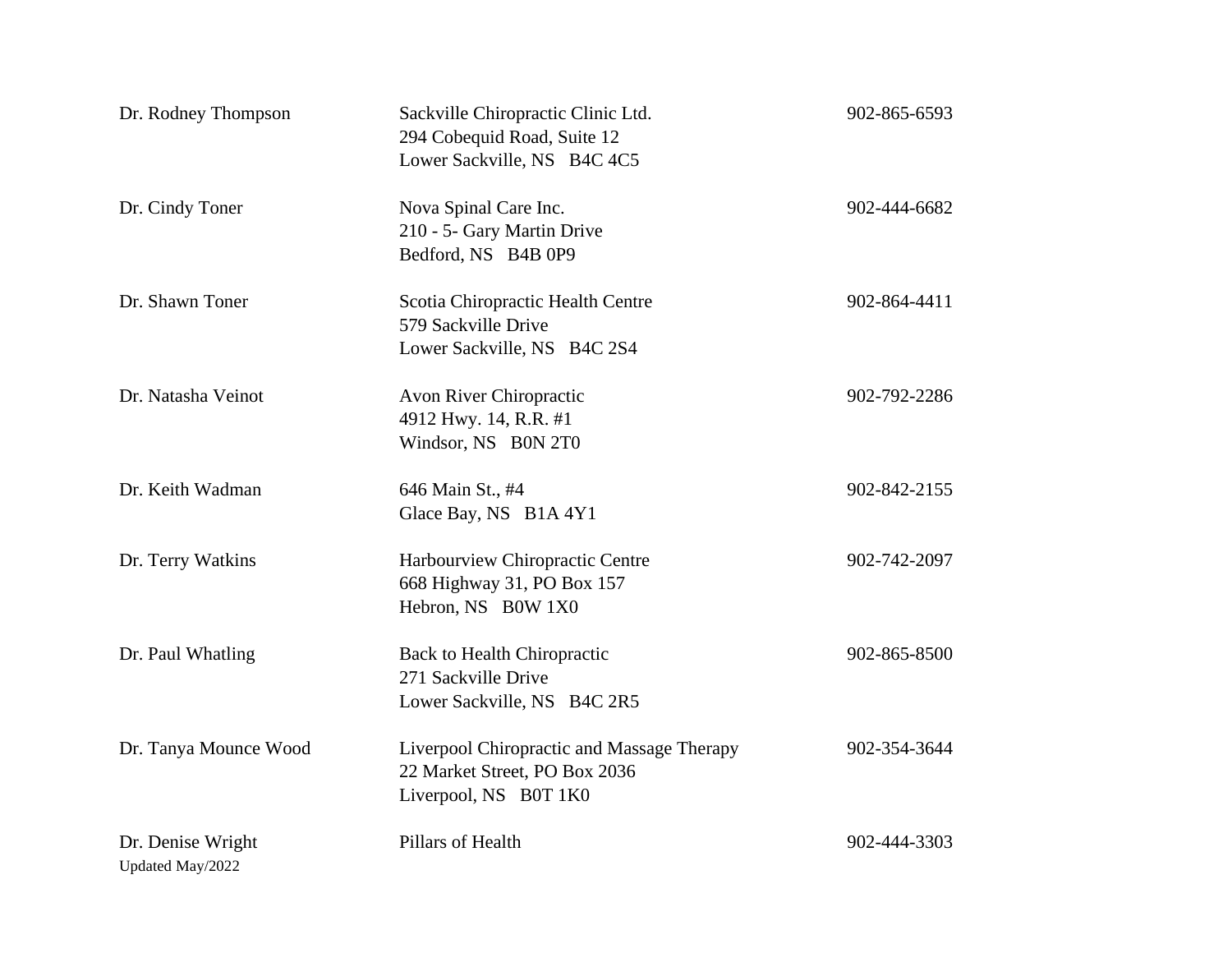10 Portland Street, Suite 101 Dartmouth, NS B2Y 1G9

| Dr. Benjamin Yuen            | 165 Hammonds Plains Road<br>Bedford, NS B4A 4C7                                 | 902-835-6699 |
|------------------------------|---------------------------------------------------------------------------------|--------------|
| Dr. Sasha Nicole Zevenhuizen | <b>Fall River Chiropractic</b><br>3290 Hwy. 2, Unit 2<br>Fall River, NS B2T 1J5 | 902-861-2511 |

## *DOCTORS*

| <b>NAME</b>           | <b>EMPLOYER</b>                                                                                     | <b>CONTACT NUMBER</b> |
|-----------------------|-----------------------------------------------------------------------------------------------------|-----------------------|
| Dr. J. David Amirault | <b>Family Physician</b><br>Room 4857 Halifax Infirmary<br>1796 Summer Street<br>Halifax, NS B3A 1A7 | 902-473-7105          |
| Dr. Alban Comeau      | <b>Family Physician</b><br>P.O. Box 70 Saulnierville<br>Digby, NS B0W 2Z0                           | 902-769-7500          |
| Dr. James Collicutt   | <b>Family Physician</b><br>1487 George St., #1<br>Sydney, NS B1P 1P2                                | 902-567-0772          |
| Dr. Mark Fletcher     | <b>Family Physician</b><br>121 Ilsley Avenue, Unit 5<br>Dartmouth, NS B3B 1S4                       | 902-468-2774          |